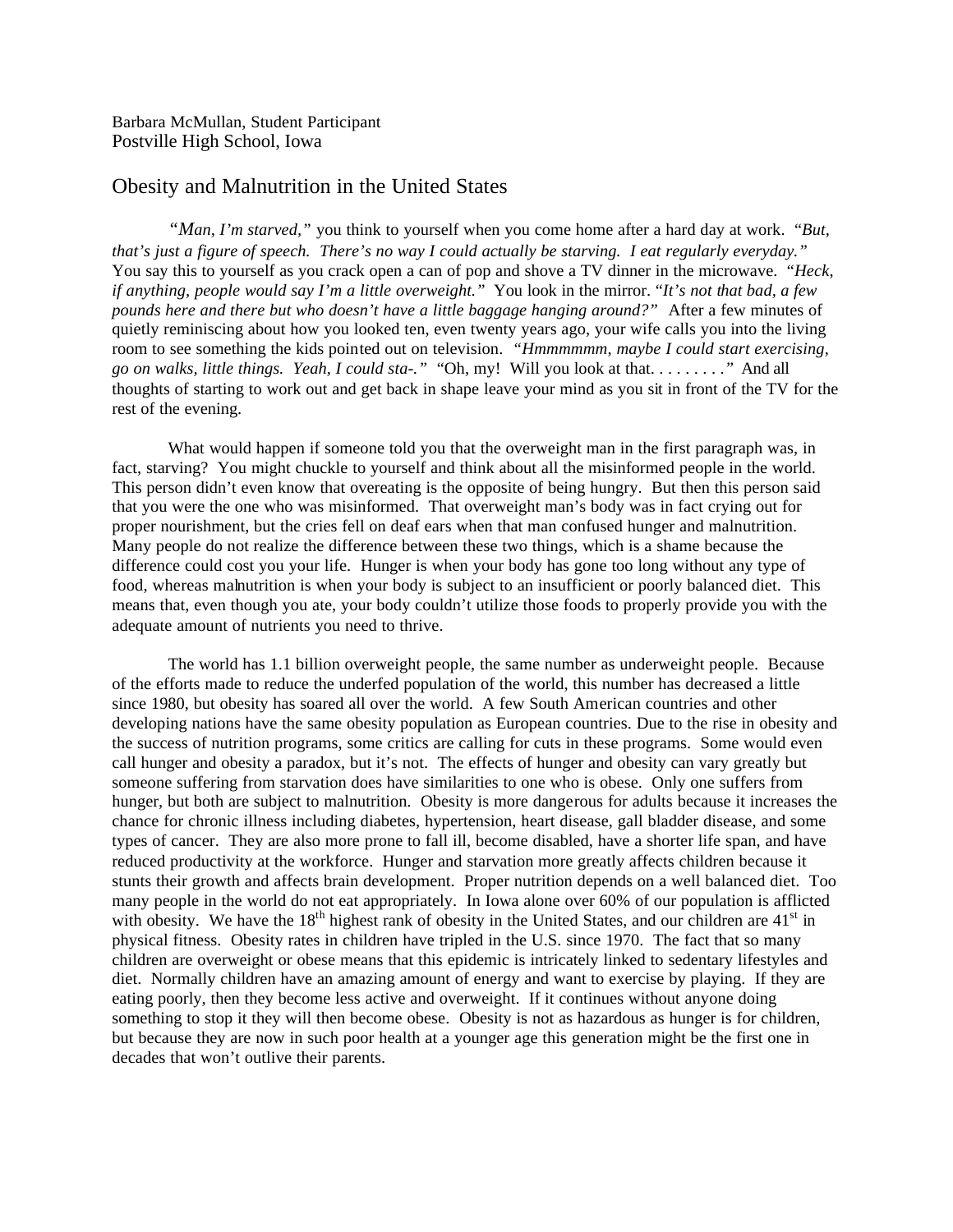The factors associated with being overweight or obese affect everyone regardless of income or race. In fact one of the variables that is constant with both hunger and obesity and also found all over the world is the issue of poverty. Although most would not expect poverty to be linked with obesity, it is. Those who live at or below the poverty level usually do not live in areas where you can have easy access to healthy foods and dietary supplements may not be available or too expensive to buy. The cheapest foods you can find do not have high nutritional value but are high in fats, sugars, and calories. The poor are consuming an excess amount of these substances which are detrimental to their wellbeing and masking deficiencies of vitamins and minerals. Healthy foods like fish, meat, fresh fruits and vegetables, and whole grains are more expensive and less likely to be found at the convenient stores around where these families live. These areas don't have the large supermarkets that have a variety of goods and brands or the farmers' markets that sell locally grown fruits and vegetables. Transportation to areas that have these facilities may not exist or be expensive. Families that are low on cash often rely on fast-food chains that promote value-sized portions of their unhealthy food. Curing malnutrition is not just eating food but eating the right kinds of foods. Another aspect that contributes to obesity is the fact that these neighborhoods usually do not have safe areas for physical fitness. Thus their residents cannot safely exercise and burn calories, the other half of the weight control solution.

The population of the United States is about 281 million and is the  $3<sup>rd</sup>$  largest in the world, after China and India, with a growing rate of 0.9 percent per year. People of European, Latin American, and Middle Eastern descent comprise 75.1 percent of America's population. Other groups include those of African origin (12.3 percent), Asian heritage (3.6 percent), and Native American ancestry (0.9 percent). The Hispanic racial group is the fastest growing minority as they make up 12.5 percent of the total population. Members of these ethnic groups can be found anywhere in the country, but the populations do vary by region. Hispanics live mostly in the west and southwest while African-Americans reside mainly in the east and southeast. In Hawaii, 51 percent of the people are Asian or Pacific Islanders. ¼ of the US population is below 18 years of age. Nearly 80 percent of people live in metropolitan areas.

English, or more specifically American English as it is known to other English-speaking nations, is the predominant language and is spoken by most citizens, though many first-, second-, and even thirdgeneration immigrants also speak their native tongue. Indeed, one in seven Americans speaks a language that is not English in their homes.

While the United States has never officially had a state church, about 95 percent of Americans profess to have some religious belief. 80-85 percent of that population is Christian, as many early European settlers were of Christian faith. There are several different Christian churches throughout the country. About 24 percent of the people are Roman Catholic. The 3 largest Protestant groups are Baptists, Methodists, and Lutherans, and more than half of all Americans belong to the other Protestant denominations. Other Christian organizations account for another 3 to 5 percent of the total. There are substantial number of Jews (2 percent), Muslims, Buddhists, and other non-Christian religions as well. Between 40 and 50 percent of Americans are present at religious services weekly. Around 10 percent of the total population says that they have no religious membership but may still have some spiritual conceptions.

The malnourished of the United States are not grouped together in one region or area but are spread around the country and can be found in every town, city, and state. The average American family is hard to describe because it has been changing dramatically over the past generation and the United States has such a diverse racial continuity that it is difficult to say what the heritage of the American way is. A generation ago, the average family would probably have consisted of a mother, father, and two or more children. This family would have often sustained ties to members of the extended family as well. Today, only ¼ of all households are composed of a mother, father, and one or two children. The average age for marriage is 24 for women and 26 for men. Other family structures are more common now,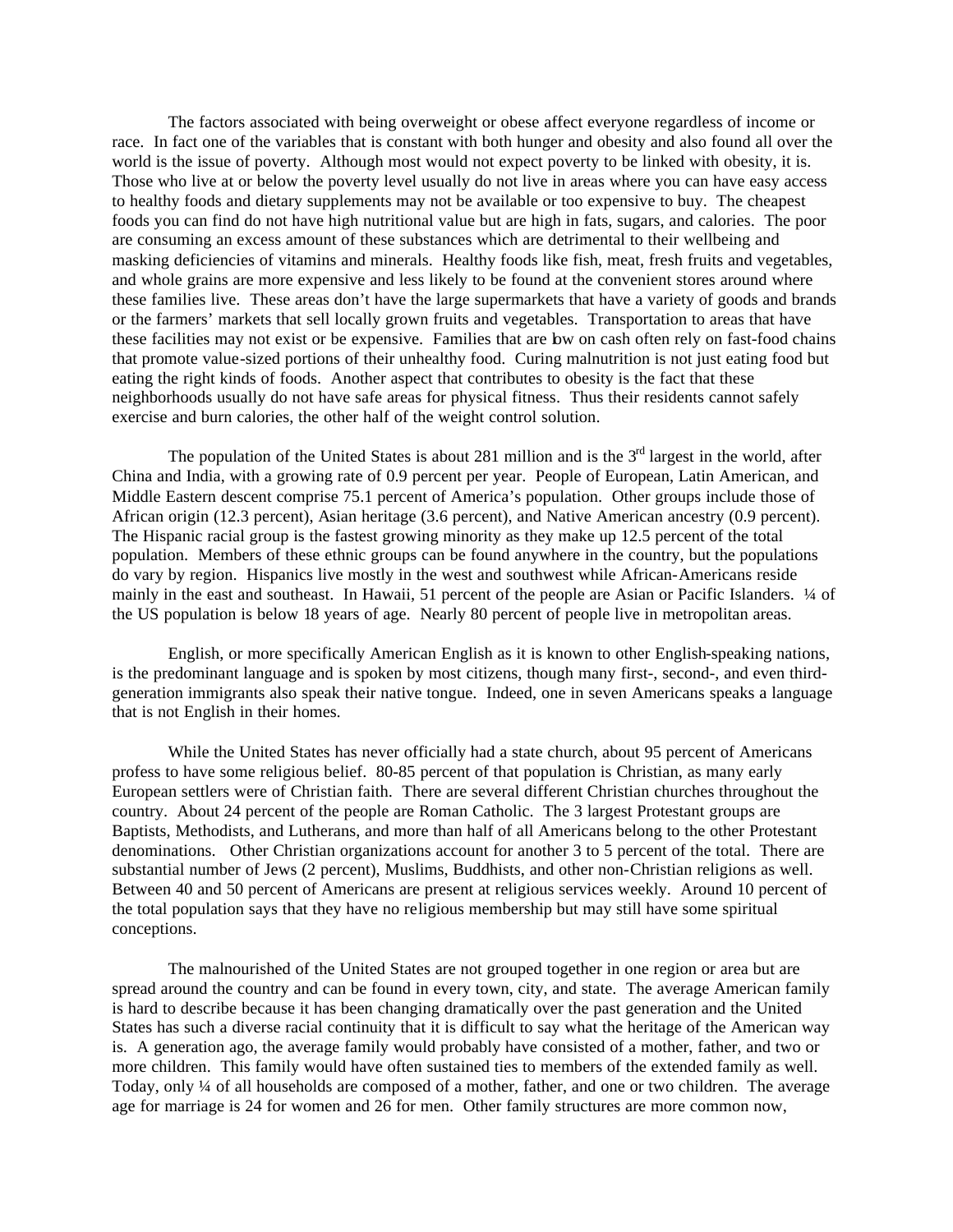including families with a single parent or unmarried couples with or without children. One-third of all children are born out of wedlock and they may live with or be cared for by grandparents. This is especially likely if the parent is young and not married. Men were traditionally the breadwinners of the household. Today, half of all working Americans are women. When both the husband and wife work, men are expected to share the household chores even if women still execute most domestic duties. Men play a more important role in raising the children as well. If both parents work, the use of day-care is often necessary. Single-parent families also rely greatly on day care. When elderly individuals get to the point where they cannot take care of themselves, they usually live in retirement communities, nursing institutions, or with their adult children. If they can still live on their own in their own homes they are part of a rapidly expanding division of the population. More than half of young, unmarried adults between the ages of 18-24 live with their parents. The American family is rather mobile and can frequently move from one region to another within the country for various reasons ranging from education, employment, or a change in the living conditions.

Brenda and Michael Whitman have been divorced for 3 years. They have 4 children: Alex-16 years old, Lexie-16 years old (they're twins), Luke-11 years old, and Brooke-7 years old. The children see their mother and father for an equal amount of time each month. Both grandparents are alive on Brenda's side, but only the grandmother is alive on Michael's side. Brenda lives in a suburb of a large metropolitan area and Michael lives in the city. Brenda works as a secretary for a local business and her average income for an entire year is a little over \$40,000. Michael has a management position at the factory he works for and his average income is about \$50,000. Brenda usually makes box dinners and Michael usually eats out or has food delivered. The children eat whatever the parent they're with at the time eats. Both parents have cars and Alex and Lexie share a third one. Alex and Lexie go to the public high school and Luke and Brooke go to the public elementary and middle school. Since the twins are frequently busy with after school activities Brenda and Michael need to hire a babysitter to keep an eye on Luke and Brooke after school and sometimes when they go out at night.

The simple message of eating a low-fat, low-cholesterol diet is now out of date. Disease is not linked with eating a lot of fats but with eating the wrong types of fats. It is also still important to limit your cholesterol intake, but it isn't nearly the villain it's made out to be. Cholesterol in the blood stream is most important because high levels greatly increase the risk of heart disease. The average person makes 75 percent of their blood cholesterol in their liver and only 25 percent is absorbed from food. Researchers have found that the biggest influence on blood cholesterol level is the mix of fats in the diet. Saturated (mostly animal fats) and trans fats-hydrogenated oils are the bad fats because they raise your blood cholesterol level whereas unsaturated fats like polyunsaturated and monounsaturated fats derived from plants are the good fats because they help to reduce the risk of heart disease.

Carbohydrates are an important part of a healthy diet. They give the body energy to perform physical activities and proper organ function. The best sources of carbohydrates are fruits, vegetables, and whole grains. They give the body essential vitamins, minerals, fiber (heralded for helping reduce the chance of heart disease, diabetes, diverticular disease, and constipation), and a mass of important phytonutrients. Carbohydrates come in a variety of different forms but the most common ones are sugar, starch, and fiber. Some diets like the Atkins, South Beach, and other low-carb diets are not particularly good for your body. The long term effects of eating little or no carbohydrates are not known and could be dangerous.

There is little solid fact about protein. We know that you need to eat about 9 grams of protein for every 20 pounds daily to keep from breaking down your own tissues. People around the world don't get enough protein which causes a condition called kwashiorkor. This protein malnutrition can cause growth failure, loss of muscle mass, decreased immunity, weakening of the heart and respiratory systems, and death. Digesting protein creates acids which are neutralized by calcium and other buffers. Eating too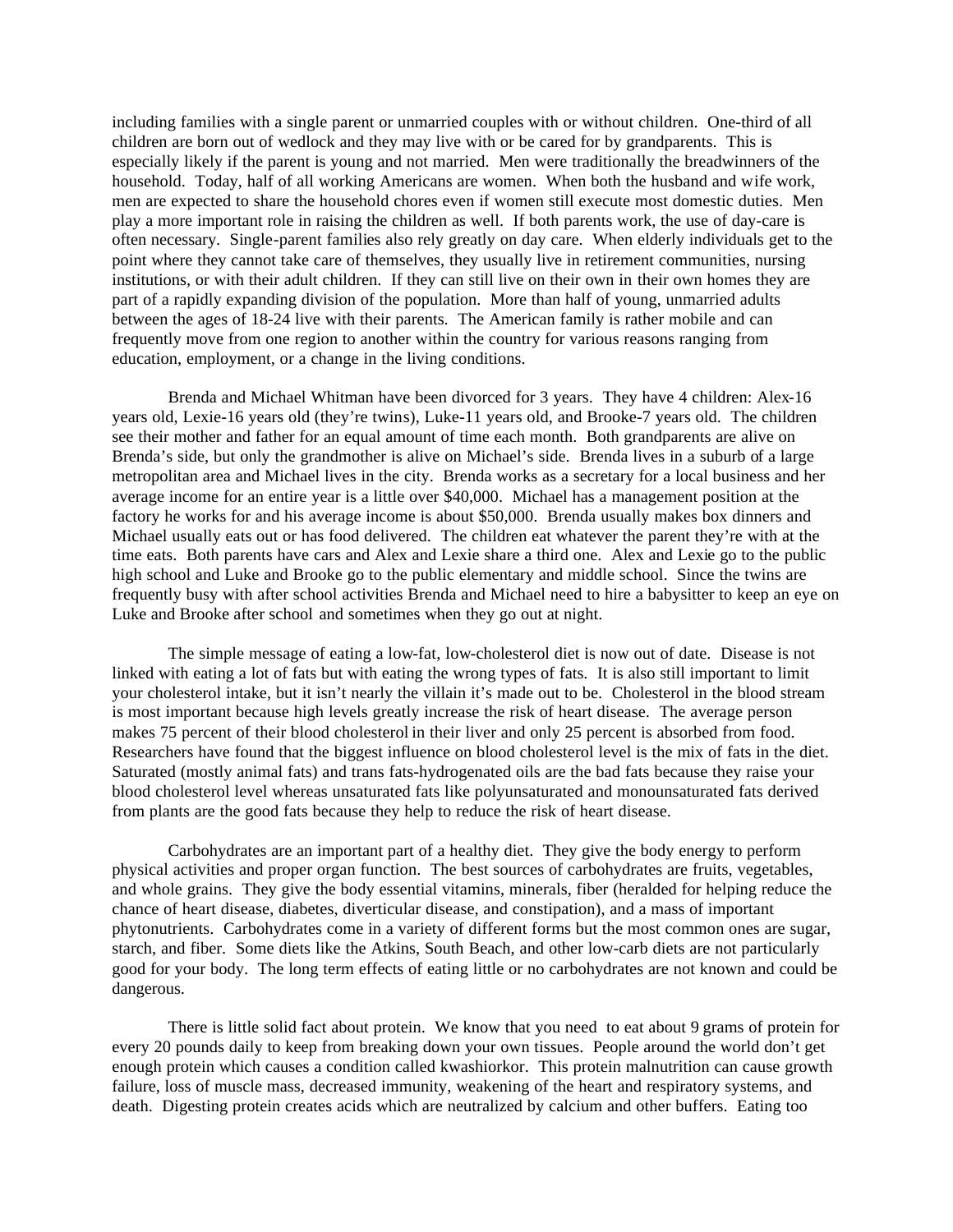much protein, recommended by the low-carb or no-carb diets, may cause the body to take calcium from the bones. Women who eat more than the average intake (95 grams per day) were 20 percent more likely to break a wrist over a 12-year period than those who eat an average amount (lower than 68 grams per day). These results show that long-term high-protein diets should be used with caution, if at all. Vegetarians need to be aware that not all protein is the same. Most animal protein is complete but fruits, vegetables, grains, and nuts lack one or more amino acids that the body can't make from scratch or modify from others. Animal and vegetable proteins have about the same effect on health but how it is cooked or packaged could make it detrimental to your body.

 Eating an abundance of fruit and vegetables can help you stave off heart disease and stroke, control blood pressure and cholesterol, prevent some types of cancer, avoid diverticulitis, and safeguard against cataract and macular degeneration, two frequent causes of vision loss. Even adding only one extra serving a day can help you reduce your risk of heart disease by 4 percent, yet most Americans only get 3 servings of fruits and vegetables a day, not including potatoes which should be considered a starch. The recommended amount is 5-13 servings depending on your calorie intake. Juicing your fruits and vegetables can help you to meet the recommended servings; however it would be most beneficial to your health to eat them in their "whole" form because the pulp is what contains the fiber. Variety is also as important as quantity. No one fruit or vegetable has all the nutrients valuable to your health.

Do you need to take a multivitamin if you eat a healthy diet? Previously, researchers would have said no, but now scientists have realized that an intake greater than the minimum daily requirement for some vitamins may actually prevent heart disease, osteoporosis, cancer, and other chronic diseases. The customary multivitamin doesn't come close to making up for an unhealthy diet. It only provides a dozen or so vitamins to retain health, a measly silhouette of all the nutrients you can get by eating fruits, vegetables, and whole grains. Instead, this vitamin supplement acts as a nutritional safety net and is the least expensive health insurance you can buy.

The food nutritional quality is one reason why my family might work harder or do overtime to achieve enough income to purchase better brands of food and dietary supplements. If you can't afford to buy foods with a high nutritional value, it does contribute to economic problems, including the obesity crisis that has come up all over the world. People are in poorer health so everyone's health insurance has gone up due to all the diseases caused by obesity or malnourishment. Adults who are obese are less productive at work putting a strain on the business and its other employees to pick up the slack.

 The nutritional quality of the food we eat is probably the biggest factor in why we are obese. If you eat unhealthy foods on a regular basis your body will pay for it. The situation should not be very severe because the only thing we really need to change is our eating habits, but without the proper information being publicized people continue to confuse nutrition education so it becomes a very disastrous condition. We need to substitute fast food and processed goods chocked full of preservatives with fresh goods and more organically grown food. Most of the problem is the mindset we have. We don't want to take the time or we think we don't have the time to make a good home-cooked meal, so we just eat out and the cheapest places to eat out are the fast food chains. Unfortunately most of the food that is better for you is either more expensive or you don't think it tastes as good. The impoverished people and those who live in developing countries are at a disadvantage because they don't have the right types of food and dietary supplements readily available to them or they are too expensive to buy.

The food nutrition factor does not have any particular trends. It is easier to find better goods at your local grocery store but there are also much more packaged and processed goods out there now as well. The most dominant trend that this factor has shown is based on who buys these goods. If more people ate fish, meat, fresh fruits, vegetables, and whole grains and served them in ways that didn't add unnecessary calories and fats to them the world would be a healthier place. However, it still wouldn't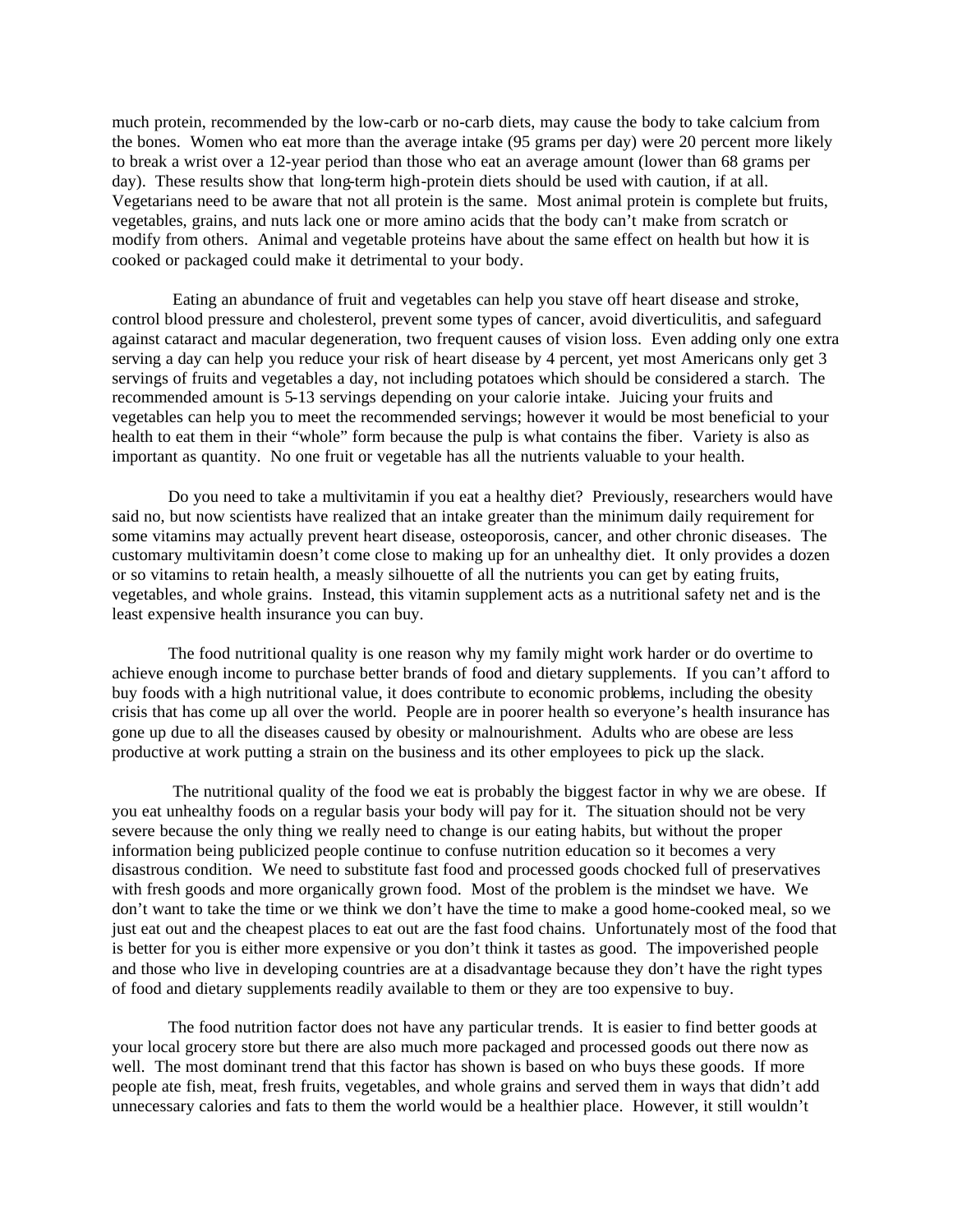mean that there wouldn't be any obese people because if you don't exercise and do physical activity it would be harder to have your weight under control. The fact that more people realize how to maintain a healthy lifestyle means the situation is improving moderately but it is still nowhere near the goal of having a great majority of the citizens be in good health. The obesity problem shows that we need to get the word out to people and make it easier to achieve this healthier status.

Improving or even resolving this factor by having beneficial goods readily available to every citizen at a low price would mean that every family would have more of their income to spend on other things. They would get all the nutrients their body needs and make it more unlikely that they would get sick or have cancer or diseases. Improving on this factor would help to preserve the environment if people went about it in the right way. If the farmers, fishermen, and other producers kept the ecosystem in mind as they did their work, planting more organically grown food would be better for the environment. Also we would want the fish and meat that we would eat to be healthy and thriving, so we wouldn't want to pollute the environment and possibly end up eating those pollutants we put in the environment. If good nutritional quality was available to everyone it would benefit the poor and those living in developing countries by giving them accessibility to a proper balanced diet. It would also profit small farmers. They would not need to pay as extensively for pesticides or other equipment that they would no longer need to use.

To effectively cure malnutrition would require a very intricate solution. Many different organizations would need to band together and work for the betterment of all people not just a select few. To start with food itself and how it's grown two different fields of expertise would need to build a better bridge between them: the food production experts, who decide what foods to grow and how to do it, and the nutritionists who know what foods people need to have better health. Everyone needs to look beyond growing a single crop because it is the most disease resistant and produces a high yield, and start looking at growing foods for their nutritional value. This means convincing everyone from policy makers to agronomists to extension workers to consider nutrition as part of their agricultural planning. This is where the media and public information organizations would come in. It would be their job to provide the people of the world with the proper information about nutrition and show everyday citizens how they could help their fellow man and why it is important that they do so. Also, research into growing bioengineered crops could reduce the chance of micronutrient deficiencies. By identifying foods that are naturally high in micronutrients scientists could use conventional breeding to introduce those traits into super-nutritious hybrid foods.

The next logical step would be to make these healthier foods more readily available to the general public, including the poor areas of our country and our world. We need to make transportation to large grocery stores that have the lowest prices, greatest range of brands, package sizes, and quality choices, and farmers markets with freshly grown fruits and vegetables available and reasonably priced. Exacerbating the problem is the fact that poor families, especially those in urban areas, do not have a safe place to exercise and burn calories, an essential part to the weight control solution. We can start by building on the tried-and-true nutrition programs which increase access and benefits for food stamps, child nutrition programs, and support access to nutritious food through supermarkets and farmers markets in low-income neighborhoods. Cities should make low-income neighborhoods safer and provide more sidewalks, bike paths, and other alternatives to cars so opportunities for exercise are increased.

Malnutrition, whether it is obesity or hunger, can be conquered not only in the United States but all over the world if everyone helps not only themselves but also those around them. It wouldn't make sense not to try because even if you or your family are not afflicted with some type of nutrition deficiency you still have to pay for those that are through higher insurance costs and lowered productivity in the workforce, which will cause a lower standard of living. Most people do not even realize how much this problem affects them and their entire country. If the right information and help is publicized people will